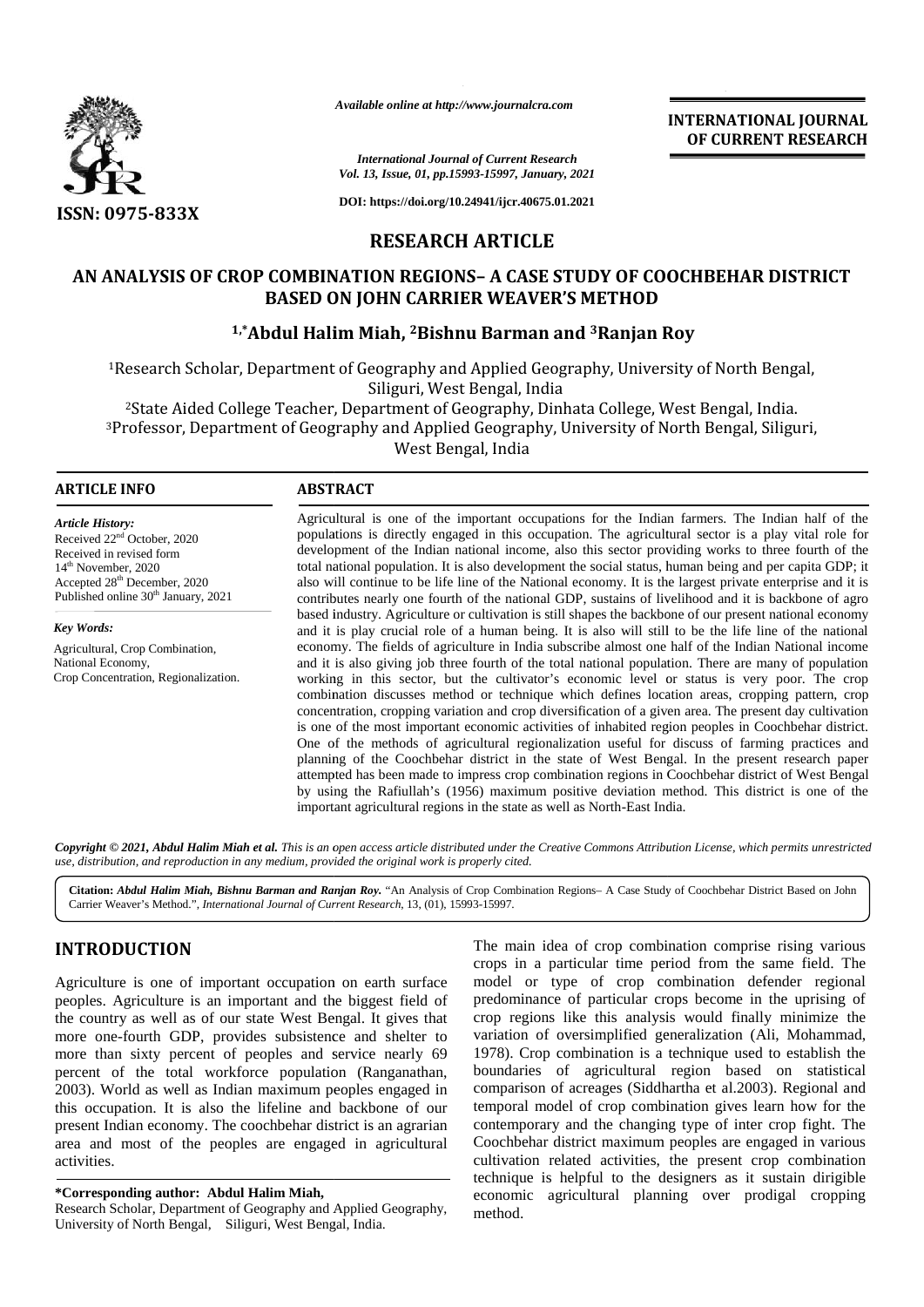The different physical and cultural factors like that rainfall  $\tilde{N}$ received, soil fertility, working peoples, labours etc also  $\tilde{N}$ affected crop combination in the study area.

## **Review of Literature**

Husain (2014) in his book title "Systematic Agricultural Geography" described the Agricultural Efficiency and Productivity in details. To measure the agricultural efficiency, he used the methods proposed by S.S. Bhatia (1967). Parihar  $\overrightarrow{\text{N}}$ (2018) also applied a new technique for analysis of crop  $\frac{N}{N}$ combination and crop diversification in north-west India. The study of agricultural productivity, intensity, crop regional distribution has been attempted byChakraborty (2012) and developed a crop combination region for Murshidabad district of West Bengal. Jose (2016) analysed a detail economic study of paddy cultivation in Kanyakumari district. Dutta (2012) compared different input such as farm-farmers, different farm type and different geographical regions by measuring agricultural productivity in his paper "Assessment of Agricultural efficiency and productivity- A study of Hugli district, west Bengal, India". Mane & Gaiward (2020) measured by crops concentration and productivity of crops per unit area. He analysed the study of crop combination in mashers tehsil based on Rafiullah's method. Husain (1976) explained and measured by cash price of agricultural crop productivity per unit area. Sapre- Deshpande (1964) & Bhatia (1967) explained that the providing weight age to the ranking order of the output per unit area with the total percentage share below every crop have calculated the productivity.

**Study Area:** The study area Koch Bihar District (also known as Coochbehar) lies in the North Eastern part of the state of west Bengal. Geographically, Cooch Behar district is surrounded by district Alipurduar and Jalpaiguri to the North and West, State of Assam (Kokrajhar and Dhubri Districts) to the East and International Boundary with Bangladesh towards south, south-East and South-West. The location of the district is spread over from  $26°32'20''$  N to  $25°57'40''$  N Latitude and  $89°54'35"$  E to  $88°47'$  40" E longitude. According to 2011 census total population was 2.819,086 and population density 830/sqkm and total area 3,387 sqkm. Literacy rate is 76.78% and sex ratio is 942. The district comprised with 12 blocks.



**Figure 1. Location Map of the Study Area**

## **Objectives**

- To find out the major crop combination region of the Cooch Behar District.
- To assess the regional differentiation of the cropping pattern of the Cooch Behar district
- To find out the agriculture backwardness of the district.
- To find out the degree of specialization of crops in the different block of Cooch Behar

**Data Sources & Methodology:** A systematic approach has been applied for the present research. The present study is entirely based on secondary data sources. The data has been taken from the following secondary sources:

- Census of India 2011
- Primary Census Abstract 2011 ( India & State )
- District Statistical Hand book of Cooch Behar (2013)
- Agricultural Annual Plan, Office of the Principal Agricultural Officer, Cooch Behar
- $N$  Bureau of Applied Economics & Statistics, Cooch Behar.

To find out the agriculture regions in the district of Cooch Behar block has been taken as the unit of the study. The agricultural regions of the Cooch Behar district have been identified by the J.C.Weaver method of crop combination. There have been different types of crops grown in Cooch Behar District like Paddy ((Aus, Aman & Boro), Jute, Wheat, Maize, Potato, Masur, Til, Maskalai, Khesari, Mustard and Sugarcane. All the crops are step wise arranged after that crop combinations are taken. In this purpose to crop combination regions comfort of these method is so very plainness and simplicity in crops combination calculation of any region. These quantitative methods are more precise, accurate and scientific than the qualitative method.

**Crop Combination of Cooch Behar District:** John Carrier Weaver is one of most important agricultural geographer in U.S.A. The J.C Weaver was the first agricultural geographer who applied the modern statistical technique to perform the agriculture crop combination of the United States of America. Weaver in his field calculated deviation of actual percentage of agricultural crops for all the probable summation in the element areal units in opposition to a theoretical standard. For the delineation of crop combination regions in Cooch Behar districtJohn Carrier Weaver (1904) method has been applied.

### **The theoretical curve for the standard measurement was engaged as follows:**

 $\tilde{N}$  Monoculture = 100 % of the total harvested crop land in one crop.

| Ñ | 2-crop combination  | $=$ 50 % in each of two crops |  |
|---|---------------------|-------------------------------|--|
| Ñ | 3-crop combination  | $=$ 33.33 % in each of three  |  |
|   | crops               |                               |  |
| Ñ | 4-crop combination  | $= 25$ % in each of four      |  |
|   | crops               |                               |  |
| Ñ | 10-crop combination | $= 10\%$ in each of ten crops |  |

For the determination of minimum deviation the SD method was used

The expression is SD= $\sqrt{\sum d^2/n}$ 

Where, 'd' is the different between the actual crop percentage in a given areal unit and the appropriate percentage in the theoretical and 'n' is the number of crops in a given combination.

# **RESULT AND DISCUSSION**

Cooch Behar is one of the most populated district of West Bengal.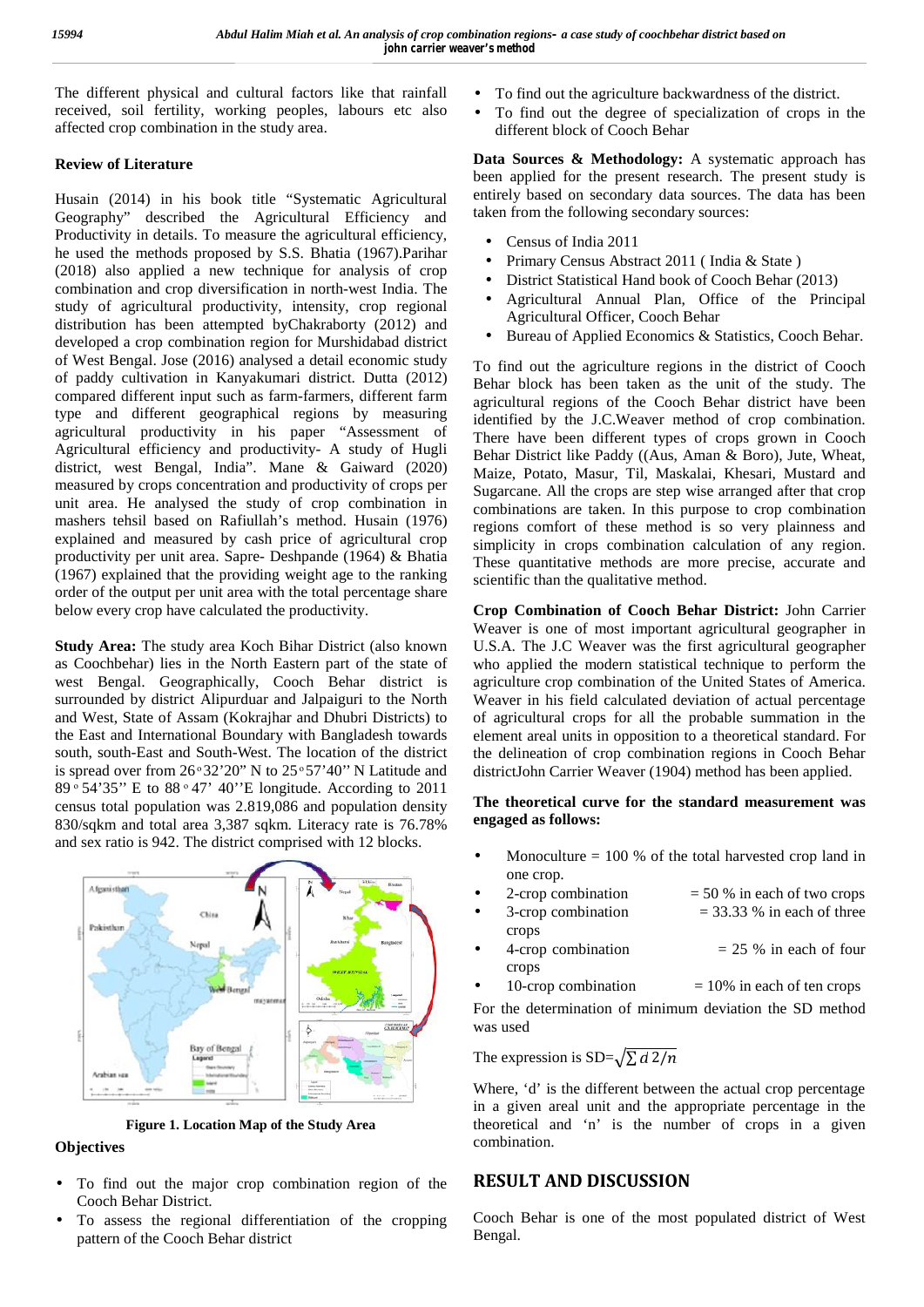| Sl No          | Name of the Blocks |       | Area in Hectare |       |        |          |            |
|----------------|--------------------|-------|-----------------|-------|--------|----------|------------|
|                |                    | Paddy | Jute            | Wheat | Potato | Oil seed | Total area |
|                |                    | (P)   | $\mathrm{J}$    | (W)   | (M)    | (0)      |            |
|                | Cooch Behar-I      | 24001 | 10258           | 3497  | 3242   | 1411     | 42409      |
| $\overline{c}$ | Cooch Behar-II     | 29011 | 11557           | 227   | 3097   | 424      | 44316      |
| 3              | Dinhata-I          | 30985 | 8170            | 111   | 2265   | 1101     | 42632      |
| 4              | Dinhata-II         | 25078 | 10094           | 632   | 2109   | 1540     | 39453      |
| 5              | Haldibari          | 10864 | 2677            | 138   | 707    | 281      | 14667      |
| 6              | Mathabhanga-I      | 22524 | 6667            | 124   | 2370   | 683      | 32368      |
| 7              | Mathabhanga-II     | 25879 | 6722            | 147   | 7050   | 2619     | 42417      |
| 8              | Mekhiliganj        | 14246 | 2506            | 1235  | 1470   | 2526     | 21983      |
| 9              | Sitai              | 11763 | 2835            | 1062  | 1097   | 1303     | 18060      |
| 10             | Tufanganj-I        | 24539 | 3477            | 2870  | 2508   | 3831     | 37225      |
| 11             | Tufanganj-II       | 20877 | 2804            | 1606  | 724    | 1819     | 27830      |
| 12             | Sitalkuchi         | 28508 | 10589           | 09    | 504    | 183      | 39793      |

#### **Table 1. Area of the Principle Crops in the blocks of Coochbehar for year 2011-2012**

Source: Directorate of Agriculture, Govt. of West Bengal

#### **Table 2. Percentage of Cropped Area to Total Cropping Area of the Block of Cooch Behar District**

| Sl No          | Name of the Blocks |       | Percentage of Cropped Area. |       |        |          |       |                    |
|----------------|--------------------|-------|-----------------------------|-------|--------|----------|-------|--------------------|
|                |                    | Paddy | Jute                        | Wheat | Potato | Oil seed | Total | Total Cropped area |
|                |                    | (P)   | $\mathrm{J}$                | (W)   | (M)    | (O)      | %     |                    |
|                | Cooch Behar-I      | 56.59 | 24.19                       | 8.25  | 7.65   | 3.33     | 100   | 42409              |
| $\overline{2}$ | Cooch Behar-II     | 65.46 | 26.08                       | 0.51  | 6.99   | 0.96     | 100   | 44316              |
| 3              | Dinhata-I          | 72.68 | 19.16                       | 0.26  | 5.31   | 2.58     | 100   | 42632              |
| 4              | Dinhata-II         | 63.56 | 25.58                       | 1.60  | 5.35   | 3.90     | 100   | 39453              |
| 5              | Haldibari          | 74.07 | 18.25                       | 0.94  | 4.82   | 1.92     | 100   | 14667              |
| 6              | Mathabhanga-I      | 69.59 | 20.60                       | 0.38  | 7.32   | 2.11     | 100   | 32368              |
|                | Mathabhanga-II     | 61.10 | 15.85                       | 0.35  | 16.62  | 6.17     | 100   | 42417              |
| 8              | Mekhiliganj        | 64.80 | 11.40                       | 5.62  | 6.69   | 11.49    | 100   | 21983              |
| 9              | Sitai              | 65.13 | 15.70                       | 5.88  | 6.07   | 7.21     | 100   | 18060              |
| 10             | Tufanganj-I        | 65.92 | 9.34                        | 7.54  | 6.74   | 10.29    | 100   | 37225              |
| 11             | Tufanganj-II       | 75.02 | 10.08                       | 5.77  | 2.60   | 6.54     | 100   | 27830              |
| 12             | Sitalkuchi         | 71.64 | 26.61                       | 0.02  | 1.27   | 0.46     | 100   | 39793              |

Source: Directorate of Agriculture, Govt. of West Bengal

### **Table 3. Block Wise Crop Combination by J.C. Weaver Method in Coochbehar District, 2011-12**

| Sl. No         | Name of the Blocks | Crops Regions | Name of the Crops                    |
|----------------|--------------------|---------------|--------------------------------------|
|                | Cooch Behar-I      | Five Crops    | Paddy, Jute, Wheat, Potato&Oil Seeds |
| 2              | Cooch Behar-II     | Two Crops     | Paddy, Jute                          |
| 3              | Dinhata-I          | Two Crops     | Paddy, Jute                          |
| $\overline{4}$ | Dinhata-II         | Two Crops     | Paddy, Jute                          |
| 5              | Haldibari          | Mono Crops    | Paddy                                |
| 6              | Mathabhanga-I      | Two Crops     | Paddy, Jute                          |
| 7              | Mathabhanga-II     | Five Crops    | Paddy, Jute, Wheat, Potato&Oil Seeds |
| 8              | Mekhiliganj        | Five Crops    | Paddy, Jute, Wheat, Potato&Oil Seeds |
| 9              | Sitai              | Five Crops    | Paddy, Jute, Wheat, Potato&Oil Seeds |
| 10             | Tufanganj-I        | Five Crops    | Paddy, Jute, Wheat, Potato&Oil Seeds |
| 11             | Tufanganj-II       | Five Crops    | Paddy, Jute, Wheat, Potato&Oil Seeds |
| 12             | Sitalkuchi         | Two Crops     | Paddy, Jute                          |

Source: Directorate of Agriculture, Govt. of West Bengal

The population in this region mainly depend on agricultural. Agriculture is their main economic backbone of the district population. According to various block in this district, the regional distribution of the crops are shown on the basis of the total production crop area of the District. From the above table it can be seen that the block wise percentage of the distribution of the crops shown on the basis of the total crop producing area of the block.

 **Cooch Behar-I Block:** Cooch Behar –I block belongs to the Headquarter of the Cooch Behar District. Table-2 shows that the crops are mainly grown on 42409 hectares in this block. In this block, 56.89% of the total crop area is concentrated in paddy cultivation, 24.19% is under jute cultivation, 6.25% is under wheat cultivation, 6.75% is

under potato cultivation and only 3 .33% areas is under oil seed cultivation.

- **Cooch Behar-II Block:** From the above table-2 shows that Cooch Behar-II block has 44316 hectares net cultivated area. Among these 65.46% is under the paddy cultivation, 26.08% is under jut cultivation, 0.51 % is under wheat cultivation, 6.99% is under potato cultivation and only 0.96% area is under the oil seed cultivation.
- **Dinhata-I Block:** Dinhata-I block is the sub divisional block of Dinhata. From the table-2, it is observed that the total cultivated area of this is 42632 hectares. Out f the 42632 hectares of the cultivated area, 72.68% are concentrated with the paddy cultivation, 19.16% is under the jute cultivation, 5.31% is under potato cultivation, 2.58% areas is under oil seed cultivation and only 6.25%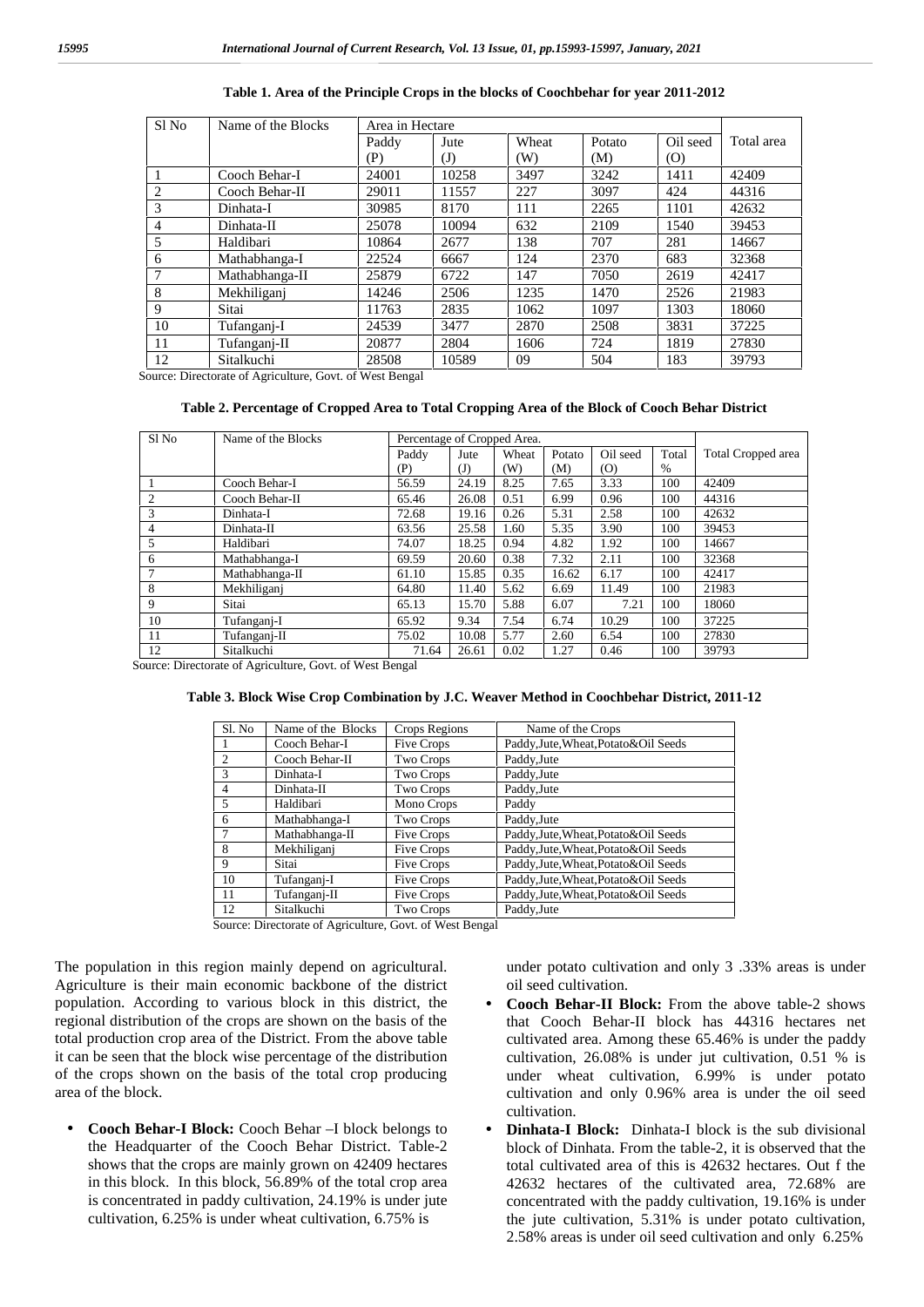

**Figure 1. Showing the Block Wise Crop Combination Region in Coochbehar District By Weaver's Method**

is under wheat cultivation, The major crop of this blocks are paddy, and jute.

- **Dinhata-II Block:** Dinhata-II block is the community development block of Cooch Behar District. From the table-2, it is observed that the total cultivated area of this is 39453 hectares. Out f the 39453 hectares of the cultivated area, 63.56% are concentrated with the paddy cultivation, 25.58% is under the jute cultivation, 5.35% is under potato cultivation, 3.90% areas is under oil seed cultivation and only 1.60% is under wheat cultivation. Paddy and juteare the major crop of this block.
- **Haldribari Block:** Haldibari block is the community development block of Cooch Behar District. From the table-2, it is observed that the total cultivated area of this is 14667 hectares. Out f the 14667 hectares of the cultivated area, 74.07% are concentrated with the paddy cultivation, 18.25% is under the jute cultivation, 4.82% is under potato cultivation,1.92% areas is under oil seed cultivation and only 0.94% is under wheat cultivation. Paddy and jute are the major crop of this block.
- **Mathabhanga-I:** Mathabhanga –I block is the community development block of Cooch Behar District. From the table-2, it is observed that the total cultivated area of this is 32368 hectares. Out f the 32368 hectares of the cultivated area, 69.59% are concentrated with the paddy cultivation, 20.60% is under the jute cultivation, 7.32% is under potato cultivation,2.11% areas is under oil seed cultivation and only 0.38% is under wheat cultivation. Paddy and jute are the major crop in this block.
- **Mathabhanga-II:** Mathabhanga –II block is the community development block of Cooch Behar District. From the table-2, it is observed that the total cultivated area of this is 42417 hectares. Out f the 42417 hectares of the cultivated area, 61.10% are concentrated with the

paddy cultivation, 15.85% is under the jute cultivation, 16.62% is under potato cultivation,6.17% areas is under oil seed cultivation and only 0.35% is under wheat cultivation. Paddy, jute, potato are the major crop of this block.

- **Mekhiliganj Block:** Mekhiliganjblock is the community development block of Cooch Behar District. From the table-2, it is observed that the total cultivated area of this is 21983 hectares. Out of the21983 hectares of the cultivated area, 64.80% are concentrated with the paddy cultivation, 11.40% is under the jute cultivation, 6.69% is under potato cultivation,11.49% areas is under oil seed cultivation and only 5.62% is under wheat cultivation. Paddy, jute, potato, oil seed are the major crop of this block.
- **Sitai Block:** Sitaiblock is the community development block of Cooch Behar District. From the table-2, it is observed that the total cultivated area of this is 18060hectares. Out of the 18060 hectares of the cultivated area, 65.13% are concentrated with the paddy cultivation, 15.70% is under the jute cultivation, 6.07% is under potato cultivation, 7.21% areas is under oil seed cultivation and only 5.88% is under wheat cultivation. Paddy, jute, potato are the major crop of this block.
- **Tufanganj-I:** Tufanganj-Iblock is the community development block of Cooch Behar District. From the table-2, it is observed that the total cultivated area of this is 37225 hectares. Out of the 37225hectares of the cultivated area, 65.92% are concentrated with the paddy cultivation, 9.34% is under the jute cultivation, 6.74% is under potato cultivation,10.29% areas is under oil seed cultivation and7.54% is under wheat cultivation. Paddy, jute, wheat and oil seed are the major crop of this block.
- **Tufanganj-II:** Tufanganj-IIblock is the community development block of Cooch Behar District. From the